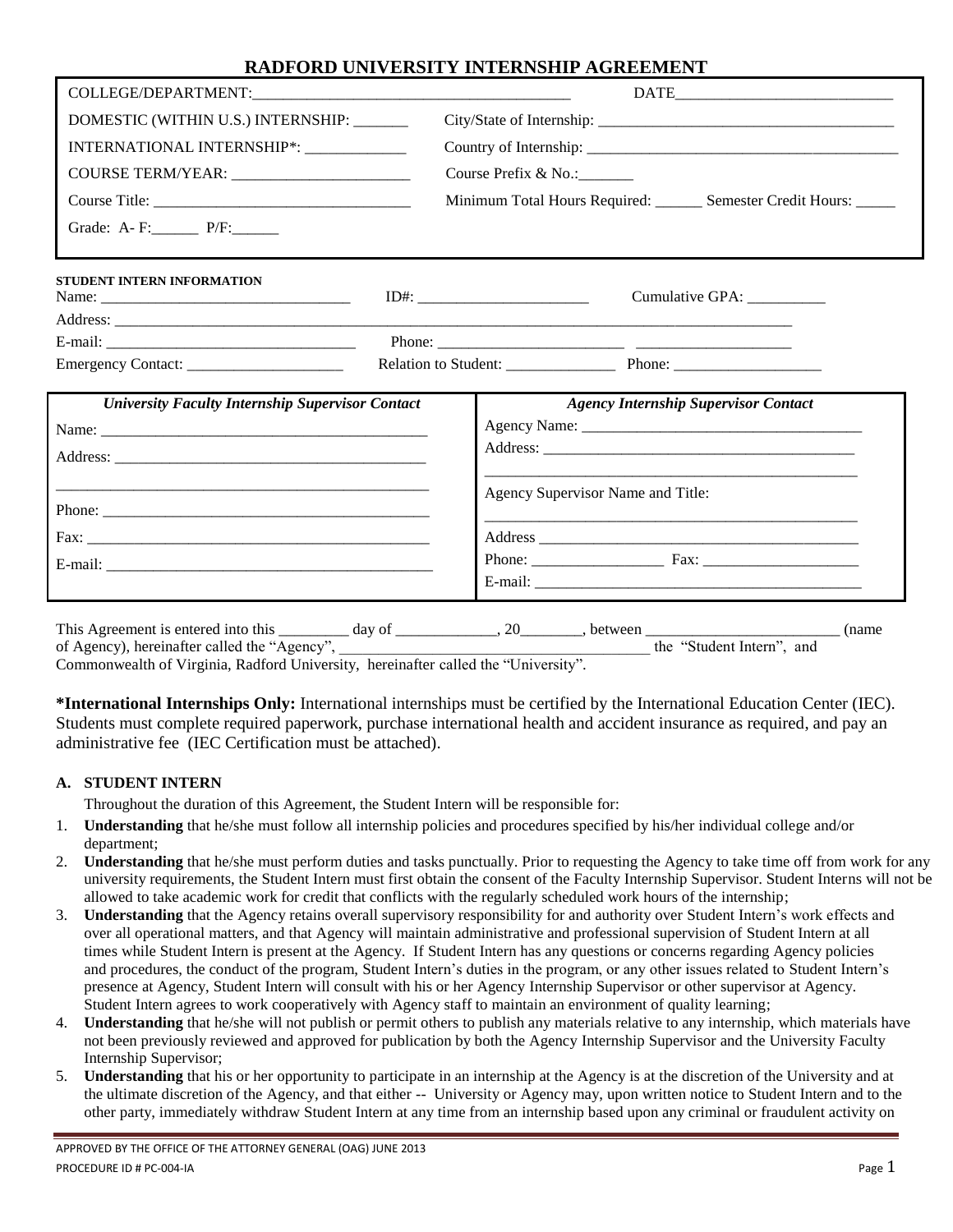the part of the Student Intern, perceived lack of competency on the part of the Student Intern, Student Intern's failure to comply with the rules and policies of the University or Agency, Student Intern's failure to comply with the terms and conditions of this Agreement, or for any reason for which either the University or Agency reasonably believes it is not in the best interest of the program for the Student Intern to continue. The Student Intern may also be subject to disciplinary action, which could result in suspension from the University in addition to failure in the course. Any Student Intern who is terminated must notify the Faculty Internship Supervisor immediately;

- 6. **Understanding** that tasks performed by Student Interns are part of a planned and scheduled program of work and that absence from work necessitates re-planning and rescheduling of work expected of that Student Intern. Therefore, in case of sickness or other emergency that necessitates the Student Intern's absence from work, the Agency Internship Supervisor should be notified as early as possible. A Student Intern may not leave the internship without prior approval of the University Faculty Internship Supervisor and the Agency. Student Interns are subject to the University policies regarding class;
- 7. **Understanding** that if it becomes necessary to withdraw from the internship the Student Intern will be subject to the University policies regarding course and University withdrawals;
- 8. **Understanding** that in the event that he/she is receiving financial compensation for the internship, it is understood that during the period of the internship, the Student Intern is to give primary concern to the accomplishment of internship objectives and secondary concern to his/her status as a paid Student Intern;
- 9. **Understanding** that there may be professional fees associated with the internship and that the Student Intern will be informed of those fees by the Agency prior to the confirmation of the internship;
- 10. **Understanding** that this agreement is not to be construed as an employment contract or promise of future employment.

### **B. UNIVERSITY**

Throughout the duration of this Agreement, Radford University will be responsible for:

- 1. Reviewing and evaluating the proposed objectives of each individual Student Intern as they relate to the internship position description supplied by the Agency;
- 2. Providing the following documentation for each Student Intern*: College/Departmental Requirements, Student Learning Objectives, and Student Evaluation Criteria;*
- 3. Evaluating the Student Intern's progress;
- 4. Assigning the Student Intern's grade for the internship after receiving input from the Agency;
- 5. Addressing Agency concerns or problems related to the administration of the internship program as a whole, or of an individual Student Intern.

### **C. AGENCY**

Throughout the duration of this Agreement, the Agency will be responsible for:

- 1. Providing a job description(s) to be used by the University Faculty Internship Supervisor (s) and Student Intern (s) to determine appropriateness of the internship;
- 2. Providing the Student Intern with periodic assessment of progress and a written evaluation of the Student Intern no later than the last week of the internship;
- 3. Providing the Student Intern with adequate information and instruction of safe, effective functioning in the workplace;
- 4. Making the final selection of Student Interns in accordance with the Americans with Disabilities Act and Equal Employment Opportunity statutes;
- 5. Furnishing the University with the name of a specific person within the Agency to serve as a point of contact for liaison, communications, etc. (this may be specific for each Student Intern or a single individual for all Student Interns);
- 6. Abiding by state and federal laws applicable to employment; and,
- 7. Agreeing to receive no remuneration for this program.

## **D. INSURANCE VERIFICATION / PERSONAL INJURY STATEMENT**

1. Does Student Intern have personal health insurance (individually purchased, through parents or through an employer)?

*Note: Some internship sites require a Student Intern to have health insurance coverage.* Check appropriate response. \_\_\_\_\_\_ Yes

\_\_\_\_\_\_ No, I do not have personal health insurance. I understand that any medical care, including emergency care, I might receive will be my sole expense and responsibility.

\_\_\_\_\_\_ (Student Intern initials)

2. Radford University students who are engaged in internships under the teaching supervision of University faculty, whether on or off campus are protected by tort liability (including medical malpractice) through a program of self-insurance under the Commonwealth Risk Management Plan. The self-insurance program with set coverage limits is authorized in § 2.2-1837, 2.2-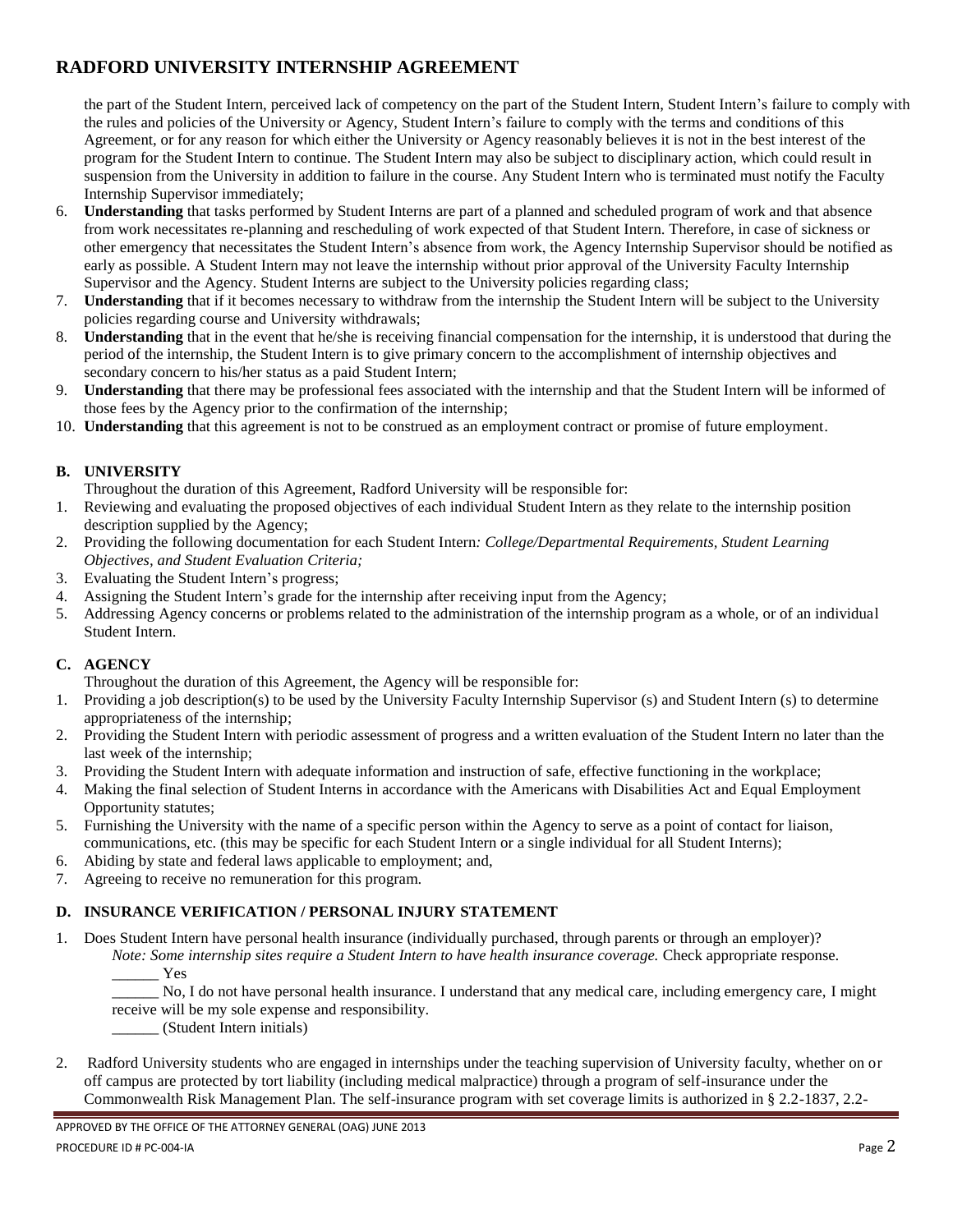1838, 2.2-1839 and 8.01-195.4, 8.01-195.5 and 8.01-195.6 of the *Code of Virginia and* administered by the Department of the Treasury, Division of Risk Management. This coverage extends to those students who act within the scope of their approved course internship activities. Activities outside the approved scope and acts of negligence are not covered.

3. Personal Injury Statement: I acknowledge the benefits received from my experience as a Student Intern and in consideration thereof, I agree to indemnify and hold Radford University harmless from any and all claims of injury to myself or any other person and/or damage to any property arising from or connected with my internship at the Agency named above.

#### **E. TERMS OF AGREEMENT**

1. This Agreement becomes effective on the date of acceptance and signature by the University, the Student Intern, and the Agency. Cancellation or modifications must be put in writing and, except in extraordinary circumstances, should not affect a Student Intern currently serving in an internship position.

This Agreement shall be in effect for the following period: Begin Date: End Date: End Date:

- 2. This Agreement is not to be construed as an employment contract or promise of future employment.
- 3. This Agreement shall remain in effect beyond the end date specified above if the Student Intern is unable to complete the required hours by the end date and the University and the Agency agree that the Student Intern may complete the required hours after the end date.

### **F. STATEMENT OF EQUAL OPPORTUNITY**

Radford University does not discriminate with regard to race, color, sex, sexual orientation, disability, age, veteran status, national origin, religion or political affiliation in the administration of its educational programs, activities, admission or employment practices. Inquiries about this policy may be directed to the Executive Director of Human Resources, 600 Tyler Avenue. Telephone: voice (540) 831-5008; hearing impaired (540) 831-5128.

Agency certifies that it is an equal opportunity employer by signing below.

#### **SIGNATURES**

WITNESSTH that the Internship Agency, the University, and the Student Intern in consideration of mutual covenants, promises and agreement herein contained, agree to the provisions as stated.

| Date: $\frac{1}{\sqrt{1-\frac{1}{2}} \cdot \frac{1}{2}}$ |
|----------------------------------------------------------|
| Date:                                                    |
| Date:                                                    |

(Under signature delegated authority of Director, Procurement & Contracts)

#### **G. FORM DISTRIBUTION**

- 1. Changes to this document are not allowed without prior authorization from Radford University Director of Procurement & Contracts.
- 2. Original of this completed form will be given to Radford University Registrar (POB 6904)
- 3. Copies of this completed form will be given to Radford University Academic Department or College, University Faculty Internship Supervisor, the Department of Procurement & Contracts (POB 6885), Student Intern, and Agency.